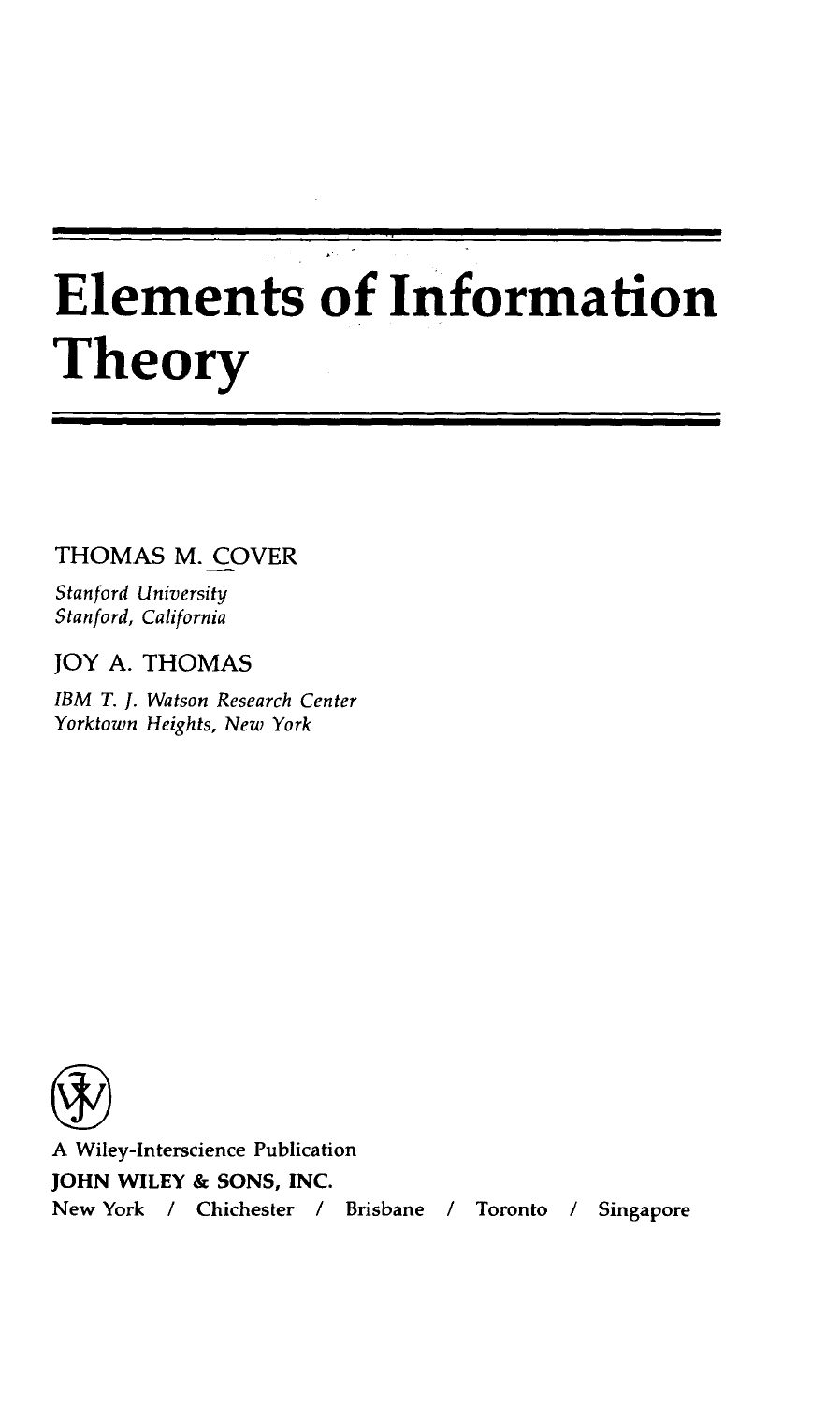

In recognition of the importance of preserving what has been written, it is a policy of John Wiley & Sons, Inc., to have books of enduring value published in the United States printed on acid-free paper, and we exert our best efforts to that end.

Copyright (C) 1991 by John Wiley & Sons, Inc.

All rights reserved. Published simultaneously in Canada.

Reproduction or translation of any part of this work, beyond that permitted by Section 107 or 108 of the 1976 United States Copyright Act without the permission of the copyright owner is unlawful. Requests for permission or further information should be addressed to the Permissions Department, John Wiley & Sons, Inc.

### Library of Congress Cataloging in Publication Data:

Cover. T. M., 1938-Elements of Information theory / Thomas M. Cover, Joy A. Thomas. p. cm. -- (Wiley series in telecommunications) "A Wiley-Interscience publication." Includes bibliographical references and index. ISBN 0-471-06259-6 1. Information theory. I. Thomas, Joy A. II. Title. III. Series. Q360.C68 1991 003'.54 -- dc20 90-45484 **CIP** 

Printed in the United States of America

1098765432

Printed and bound by Courier Companies, Inc.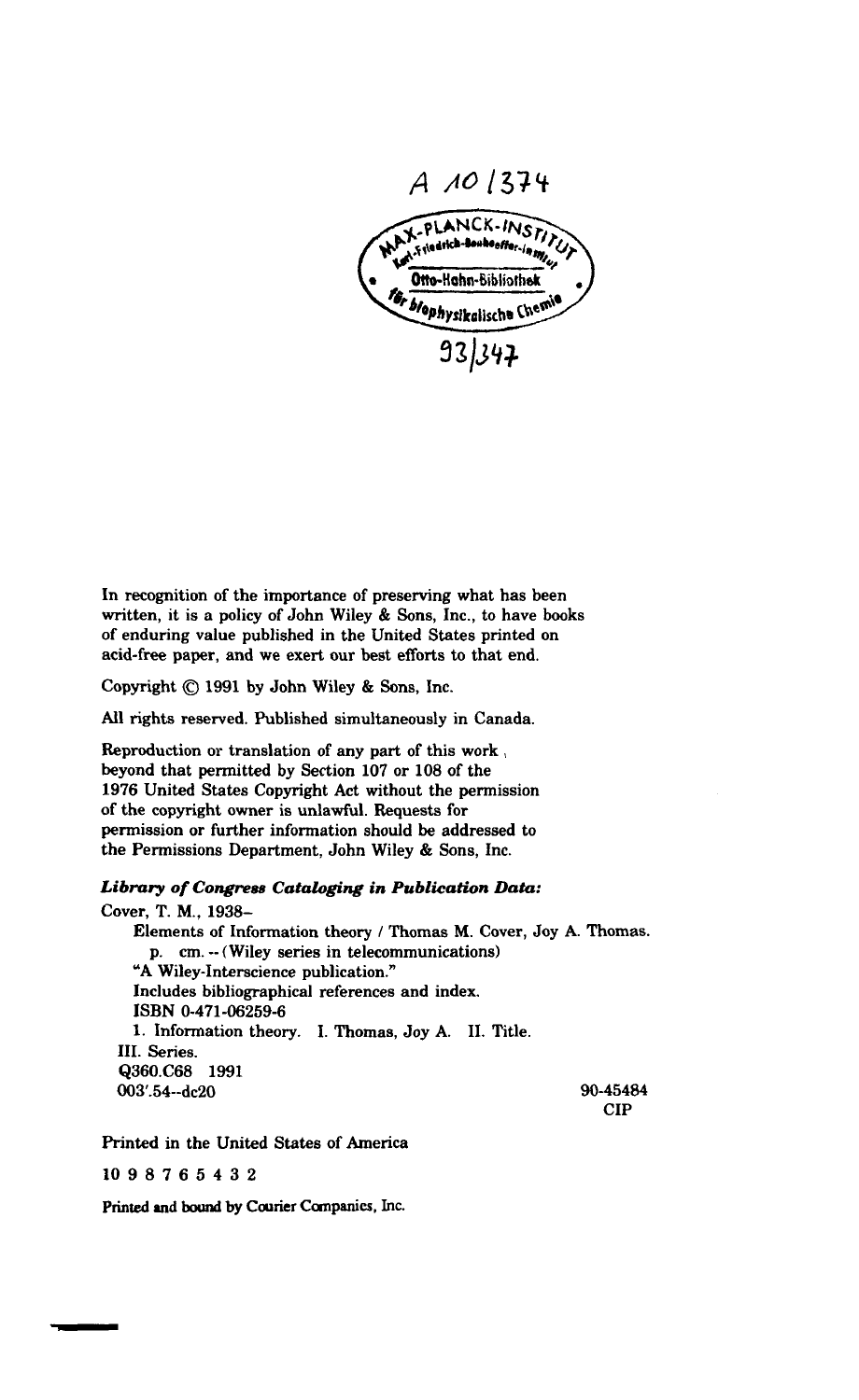## **Contents**

<u> The Company of the Company of the Company of the Company of the Company of the Company of the Company of the Company of the Company of the Company of the Company of the Company of the Company of the Company of the Compan</u>

| <b>List of Figures</b> |                                                         |                                                                           |    |  |
|------------------------|---------------------------------------------------------|---------------------------------------------------------------------------|----|--|
| 1.                     | <b>Introduction and Preview</b>                         |                                                                           |    |  |
|                        |                                                         | 1.1 Preview of the book / 5                                               |    |  |
| $\bf{2}$               | <b>Entropy, Relative Entropy and Mutual Information</b> |                                                                           |    |  |
|                        | 2.1                                                     | Entropy / 12                                                              |    |  |
|                        | $2.2\phantom{0}$                                        | Joint entropy and conditional entropy / 15                                |    |  |
|                        | 2.3                                                     | Relative entropy and mutual information / 18                              |    |  |
|                        | 2.4                                                     | Relationship between entropy and mutual information / 19                  |    |  |
|                        | 2.5                                                     | Chain rules for entropy, relative entropy and mutual<br>information $/21$ |    |  |
|                        | 2.6                                                     | Jensen's inequality and its consequences / 23                             |    |  |
|                        | 2.7                                                     | The log sum inequality and its applications / 29                          |    |  |
|                        | 2.8                                                     | Data processing inequality / 32                                           |    |  |
|                        | 2.9                                                     | The second law of thermodynamics / 33                                     |    |  |
|                        | 2.10                                                    | Sufficient statistics / 36                                                |    |  |
|                        |                                                         | 2.11 Fano's inequality / 38                                               |    |  |
|                        |                                                         | Summary of Chapter 2 / 40                                                 |    |  |
|                        |                                                         | Problems for Chapter 2 / 42                                               |    |  |
|                        |                                                         | Historical notes / 49                                                     |    |  |
| 3                      |                                                         | The Asymptotic Equipartition Property                                     | 50 |  |
|                        |                                                         | 3.1 The AEP / 51                                                          |    |  |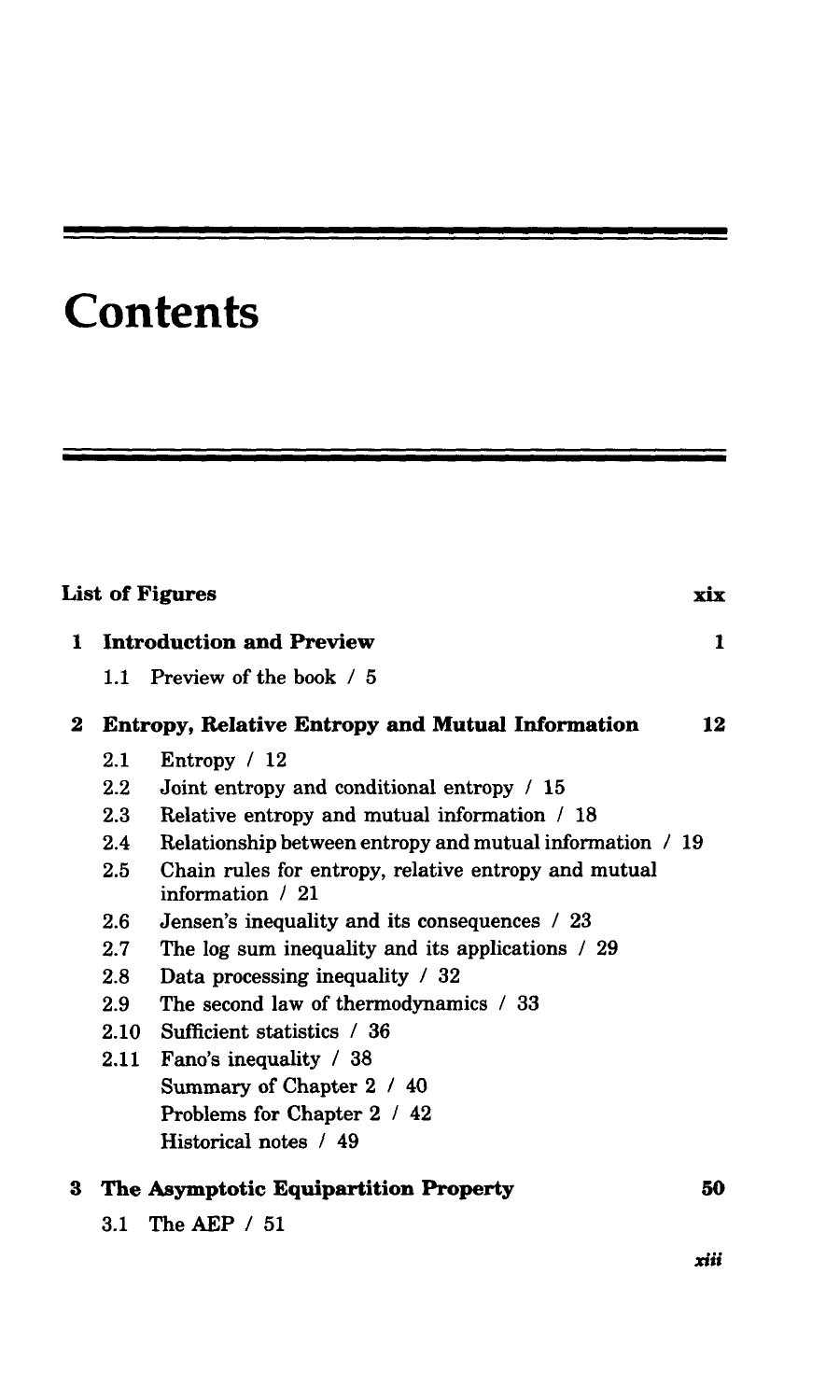- 3.2 Consequences of the AEP: data compression / 53
- 3.3 High probability sets and the typical set / 55 Summary of Chapter 3 / 56 Problems for Chapter 3 / 57 Historical notes / 59

### **4 Entropy Rates of a Stochastic Process 60**

- 4.1 Markov chains / 60
- 4.2 Entropy rate / 63
- 4.3 Example: Entropy rate of a random walk on a weighted graph / 66
- 4.4 Hidden Markov models / 69 Summary of Chapter 4 / 71 Problems for Chapter 4 / 72 Historical notes / 77

### **5 Data Compression 78**

- 5.1 Examples of codes / 79
- 5.2 Kraft inequality / 82
- 5.3 Optimal codes / 84
- 5.4 Bounds on the optimal codelength / 87
- 5.5 Kraft inequality for uniquely decodable codes / 90
- 5.6 Huffman codes / 92
- 5.7 Some comments on Huffman codes / 94
- 5.8 Optimality of Huffman codes / 97
- 5.9 Shannon-Fano-Elias coding / 101
- 5.10 Arithmetic coding / 104
- 5.11 Competitive optimality of the Shannon code / 107
- 5.12 Generation of discrete distributions from fair coins / 110 Summary of Chapter 5 / 117 Problems for Chapter 5 / 118 Historical notes / 124

### **6 Gambling and Data Compression 125**

- 6.1 The horse race  $/125$
- 6.2 Gambling and side information / 130
- 6.3 Dependent horse races and entropy rate  $/131$
- 6.4 **The entropy** of **English** / 133
- 6.5 Data **compression and gambling** / 136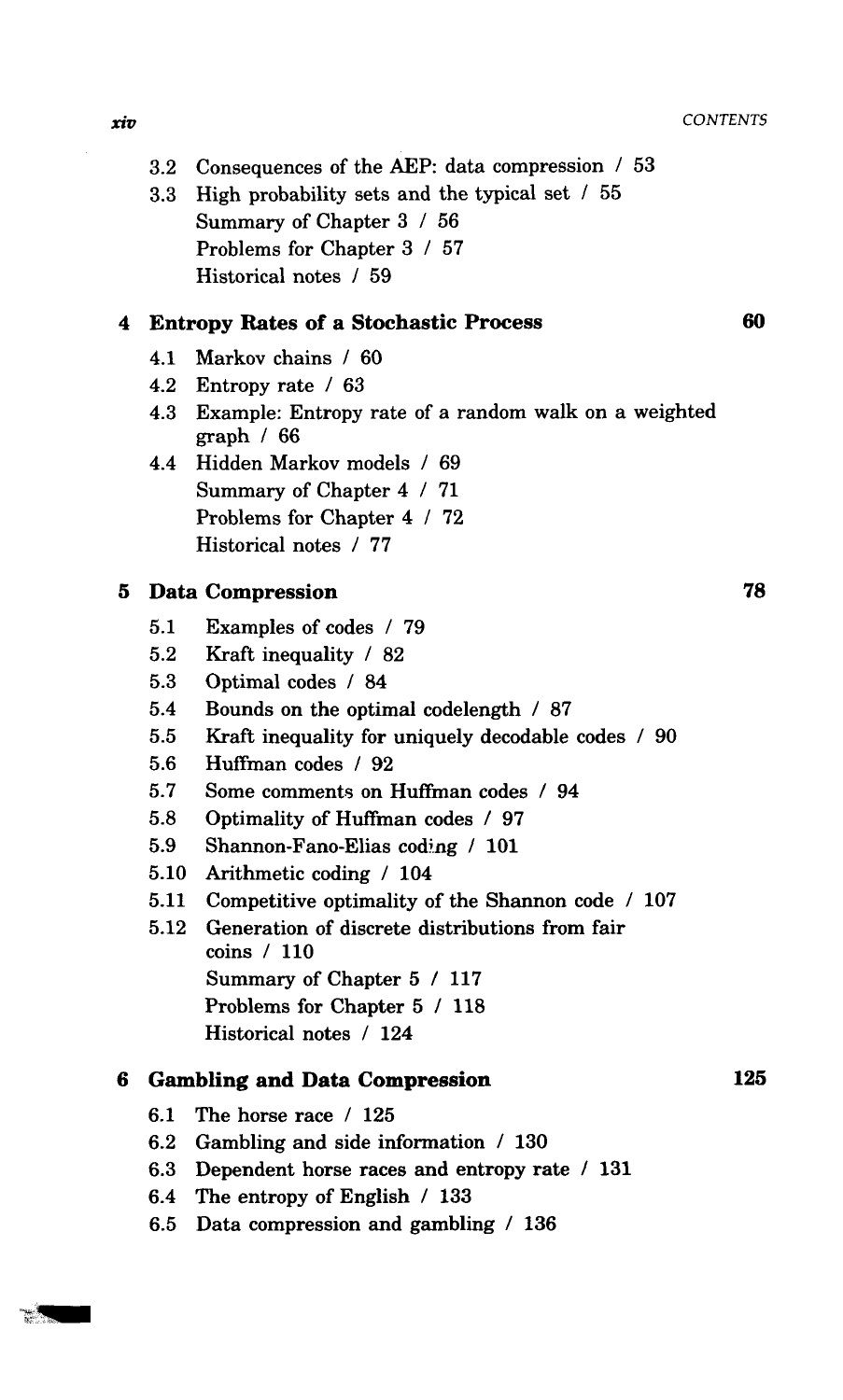6.6 Gambling estimate of the entropy of English / 138 Summary of Chapter 6 / 140 Problems for Chapter 6 / 141 Historical notes / 143

### 7 **Kolmogorov Complexity 144**

- 7.1 Models of computation / 146
- <sup>7</sup> .2 Kolmogorov complexity: definitions and examples / 147
- 7.3 Kolmogorov complexity and entropy / 153
- 7.4 Kolmogorov complexity of integers / 155
- 7.5 Algorithmically random and incompressible sequences / 156
- 7.6 Universal probability / 160
- 7.7 The halting problem and the non-computability of Kolmogorov complexity / 162
- 7.8  $\Omega$  / 164
- <sup>7</sup> .9 Universal gambling / 166
- 7.10 Occam's razor / 168
- <sup>7</sup> .11 Kolmogorov complexity and universal probability / 169
- 7.12 The Kolmogorov sufficient statistic / 175 Summary of Chapter 7 / 178 Problems for Chapter 7 / 180 Historical notes / 182

### **8 Channel Capacity 183**

- 8.1 Examples of channel capacity / 184
- 8.2 Symmetric channels / 189
- 8.3 Properties of channel capacity / 190
- 8.4 Preview of the channel coding theorem / 191
- 8.5 Definitions / 192
- 8.6 Jointly typical sequences / 194
- 8.7 The channel coding theorem / 198
- 8.8 Zero-error codes / 203
- 8.9 Fano's inequality and the converse to the coding theorem / 204
- 8.10 Equality in the converse to the channel coding theorem / 207
- 8.11 Hamming codes / 209
- 8.12 Feedback capacity / 212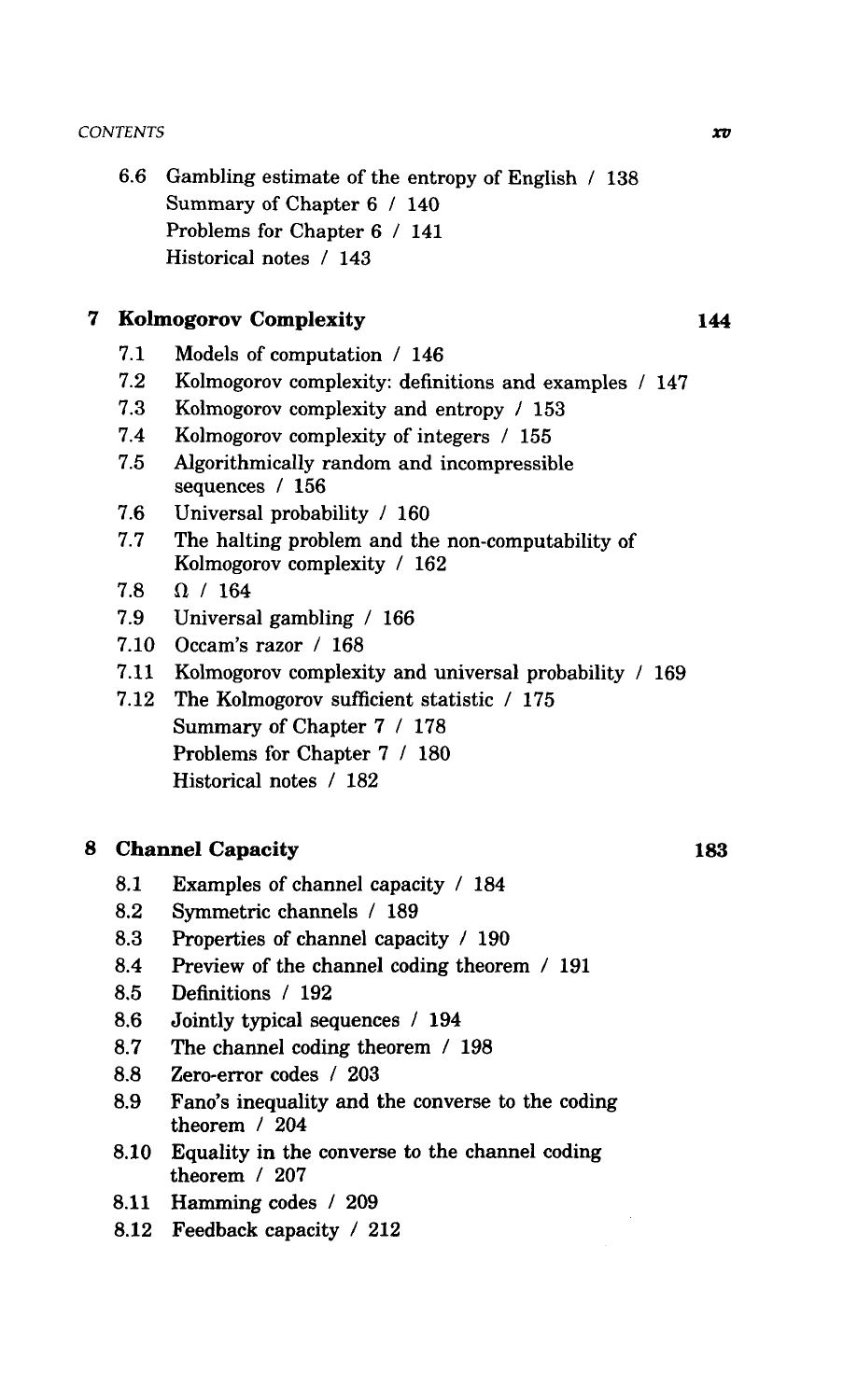8.13 The joint source channel coding theorem / 215 Summary of Chapter 8 / 218 Problems for Chapter 8 / 220 Historical notes / 222

### **9 Differential Entropy 224**

- 9.1 Definitions / 224
- 9.2 The AEP for continuous random variables / 225
- 9.3 Relation of differential entropy to discrete entropy / 228
- 9.4 Joint and conditional differential entropy / 229
- 9.5 Relative entropy and mutual information / 231
- 9.6 Properties of differential entropy, relative entropy and mutual information / 232
- 9.7 Differential entropy bound on discrete entropy / 234 Summary of Chapter 9 / 236 Problems for Chapter 9 / 237 Historical notes / 238

### **10 The Gaussian Channel 239**

- 10.1 The Gaussian channel: definitions / 241
- 10.2 Converse to the coding theorem for Gaussian channels / 245
- 10.3 Band-limited channels / 247
- 10.4 Parallel Gaussian channels / 250
- 10.5 Channels with colored Gaussian noise / 253
- 10.6 Gaussian channels with feedback / 256 Summary of Chapter 10 / 262 Problems for Chapter 10 / 263 Historical notes / 264

### **11 Maximum Entropy and Spectral Estimation 266**

- 11.1 Maximum entropy distributions / 266
- 11.2 Examples / 268
- 11.3 An anomalous maximum entropy problem / 270
- 11.4 Spectrum estimation / 272
- 11.5 **Entropy** rates of a Gaussian **process** / 273
- 11.6 Burg's maximum entropy theorem / 274 Summary of Chapter 11 / 277 Problems for Chapter 11 / 277 Historical notes / 278

xvi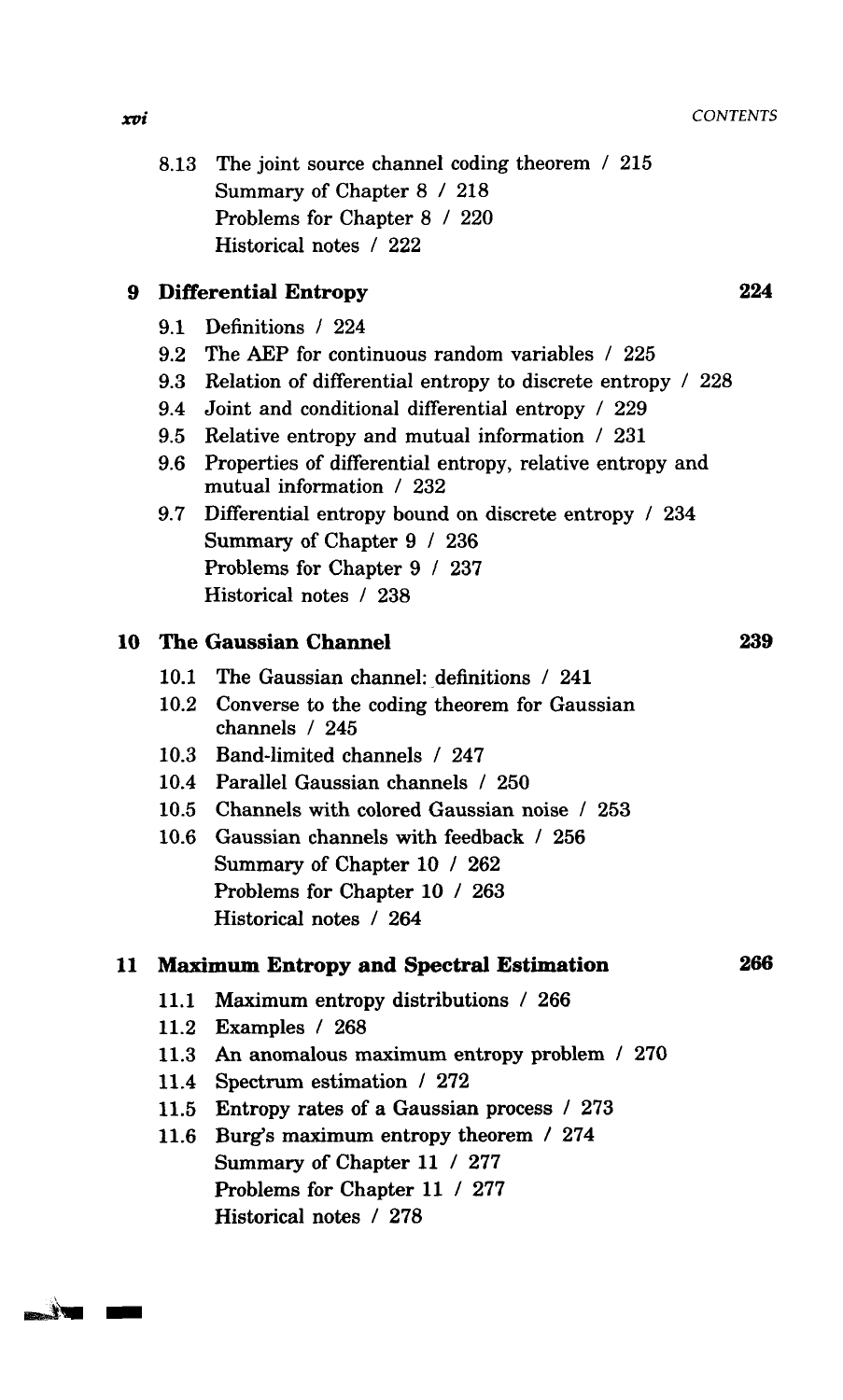$\blacksquare$ 

|    | 12.1                                     |                                                                             |     |
|----|------------------------------------------|-----------------------------------------------------------------------------|-----|
|    |                                          | The method of types / 279                                                   |     |
|    | 12.2                                     | The law of large numbers / 286                                              |     |
|    | 12.3                                     | Universal source coding / 288                                               |     |
|    | 12.4                                     | Large deviation theory / 291                                                |     |
|    | 12.5                                     | Examples of Sanov's theorem / 294                                           |     |
|    | 12.6                                     | The conditional limit theorem / 297                                         |     |
|    | 12.7                                     | Hypothesis testing / 304                                                    |     |
|    | 12.8                                     | Stein's lemma / 309                                                         |     |
|    | 12.9                                     | Chernoff bound / 312                                                        |     |
|    | 12.10                                    | Lempel-Ziv coding / 319                                                     |     |
|    | 12.11                                    | Fisher information and the Cramér-Rao                                       |     |
|    |                                          | inequality / 326                                                            |     |
|    |                                          | Summary of Chapter 12 / 331                                                 |     |
|    |                                          | Problems for Chapter 12 / 333                                               |     |
|    |                                          | Historical notes / 335                                                      |     |
| 13 |                                          | <b>Rate Distortion Theory</b>                                               | 336 |
|    | 13.1                                     | Quantization / 337                                                          |     |
|    |                                          | 13.2 Definitions / 338                                                      |     |
|    |                                          | 13.3 Calculation of the rate distortion function / 342                      |     |
|    | 13.4                                     | Converse to the rate distortion theorem / 349                               |     |
|    | 13.5                                     | Achievability of the rate distortion function / 351                         |     |
|    | 13.6                                     | Strongly typical sequences and rate distortion / 358                        |     |
|    | 13.7                                     | Characterization of the rate distortion function / 362                      |     |
|    | 13.8                                     | Computation of channel capacity and the rate<br>distortion function / 364   |     |
|    |                                          | Summary of Chapter 13 / 367                                                 |     |
|    |                                          | Problems for Chapter 13 / 368                                               |     |
|    |                                          | Historical notes / 372                                                      |     |
| 14 | <b>Network Information Theory</b><br>374 |                                                                             |     |
|    |                                          | 14.1 Gaussian multiple user channels / 377                                  |     |
|    | 14.2                                     | Jointly typical sequences / 384                                             |     |
|    | 14.3                                     | The multiple access channel / 388                                           |     |
|    | 14.4                                     | Encoding of correlated sources / 407                                        |     |
|    | 14.5                                     | Duality between Slepian-Wolf encoding and multiple<br>access channels / 416 |     |
|    | 14.6                                     | The broadcast channel / 418                                                 |     |
|    | 14.7                                     | The relay channel / 428                                                     |     |
|    |                                          |                                                                             |     |

xvii